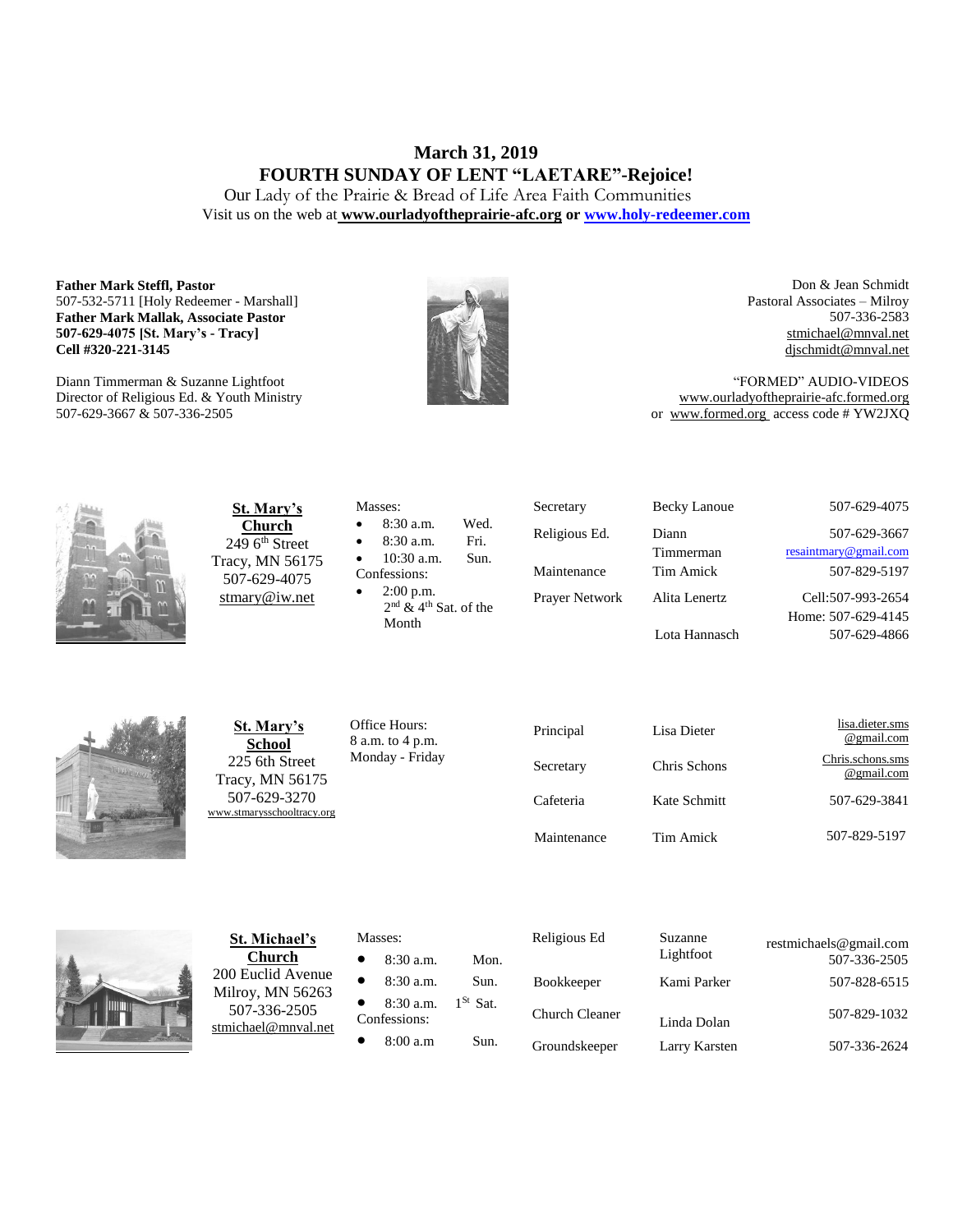|                     |                              | UP COMING AT OUR LADY OF THE PRAIRIE AREA FAITH COMMUNITY:                                                          |  |  |  |
|---------------------|------------------------------|---------------------------------------------------------------------------------------------------------------------|--|--|--|
| <b>Sun. Mar. 31</b> | <b>FOURTH SUNDAY OF LENT</b> |                                                                                                                     |  |  |  |
|                     | 8:00 am.                     | <b>Confessions at St. Michael's in Milroy</b>                                                                       |  |  |  |
|                     | 8:30 a.m.                    | Mass at St. Michael's in Milroy                                                                                     |  |  |  |
|                     |                              | +Lawrence & Lucille Lightfoot<br>2 <sup>ND</sup> COLLECTION-THE CATHOLIC RELIEF SERVICES-ST. MICHAEL'S & ST. MARY'S |  |  |  |
|                     |                              |                                                                                                                     |  |  |  |
|                     | 10:00 a.m.<br>$10:30$ a.m.   | <b>CCW Rosary at St. Mary's in Tracy</b><br>Mass at St. Mary's in Tracy                                             |  |  |  |
|                     |                              | +Dolores Cooreman                                                                                                   |  |  |  |
|                     | $11:00$ a.m.                 | St. Mary's Church Roast Beef & Pork Dinner-Silent Auction & Raffle                                                  |  |  |  |
| Mon. Apr. 1         | 8:30 a.m.                    | Mass at St. Michael's in Milroy                                                                                     |  |  |  |
|                     |                              | $+$ Dana Cronican                                                                                                   |  |  |  |
|                     |                              | Spirit Day at St. Mary's School                                                                                     |  |  |  |
| Tues. Apr. 2        |                              | Healing & Deliverance Prayer Day at St. Michael's in Milroy                                                         |  |  |  |
| Wed. Apr. 3         | 8:30 a.m.                    | School Mass, Gr. 5th/6th, at St. Mary's in Tracy                                                                    |  |  |  |
|                     |                              | +Rosella Truwe                                                                                                      |  |  |  |
|                     |                              | <b>School Confessions after Mass</b>                                                                                |  |  |  |
|                     |                              | <b>St. Michael's Religious Education in Milroy</b>                                                                  |  |  |  |
|                     | $6:00-7:00$ p.m.             | $Gr. K-1$                                                                                                           |  |  |  |
|                     | 6:50 p.m.                    | Stations of the Cross at St. Michael's                                                                              |  |  |  |
|                     | 6-8:00 p.m.                  | <b>Grades 2-12 Penance Services at St. Mary's in Tracy - Milroy and Tracy Students</b>                              |  |  |  |
|                     | $6:30-7:30$ pm.              | <b>St. Mary's Religious Education in Tracy</b><br>$Gr. K-1$                                                         |  |  |  |
| Thurs. Apr. 4       | $8 - N00n$                   | <b>Adoration at St. Michael's in Milroy</b>                                                                         |  |  |  |
|                     | 8:30 a.m.                    | <b>Mass at Country View in Walnut Grove</b>                                                                         |  |  |  |
|                     |                              | +Maureen Lutgen                                                                                                     |  |  |  |
| Fri. Apr. 5         | <b>FIRST FRIDAY</b>          |                                                                                                                     |  |  |  |
|                     | 8:30 a.m.                    | Mass at St. Mary's in Tracy<br>+Ray Thooft                                                                          |  |  |  |
|                     | 9-2:30 p.m.                  | Eucharistic Adoration at St. Mary's in Tracy                                                                        |  |  |  |
|                     | $2:00$ p.m.                  | Stations of the Cross at St. Mary's, +Benediction                                                                   |  |  |  |
|                     |                              | SCRIP order/pick up at St. Mary's School                                                                            |  |  |  |
| Sat. Apr. 6         | <b>FIRST SATURDAY</b>        |                                                                                                                     |  |  |  |
|                     | 8:30 a.m.                    | Mass at St. Michael's in Milroy                                                                                     |  |  |  |
|                     |                              | +Mary Lanoue                                                                                                        |  |  |  |
|                     | 9:00 a.m.                    | <b>Confessions at St. Michael's in Milroy</b>                                                                       |  |  |  |
| Sun. Apr. 7         | FIFTH SUNDAY OF LENT         |                                                                                                                     |  |  |  |
|                     | 8:00 a.m.                    | <b>Confessions at St. Michael's in Milroy</b>                                                                       |  |  |  |
|                     | 8:30 a.m.                    | Mass at St. Michael's in Milroy<br>+Paul Lightfoot                                                                  |  |  |  |
|                     | 10:00 a.m.                   | <b>CCW Rosary at St. Mary's in Tracy</b>                                                                            |  |  |  |
|                     | 10:30 a.m.                   | Mass at St. Mary's in Tracy                                                                                         |  |  |  |
|                     |                              | +Marilyn Weedman                                                                                                    |  |  |  |
|                     |                              |                                                                                                                     |  |  |  |

**Baptisms:** Contact Priest to set up a date. **Marriages:** Contact Priest at least six months in advance of proposed wedding date. **Hospitalized or ill parishioners**: Contact Priest. **New Ulm Diocese Catholic Charities:** Counseling & Adoptions toll-free 1-866-670-5163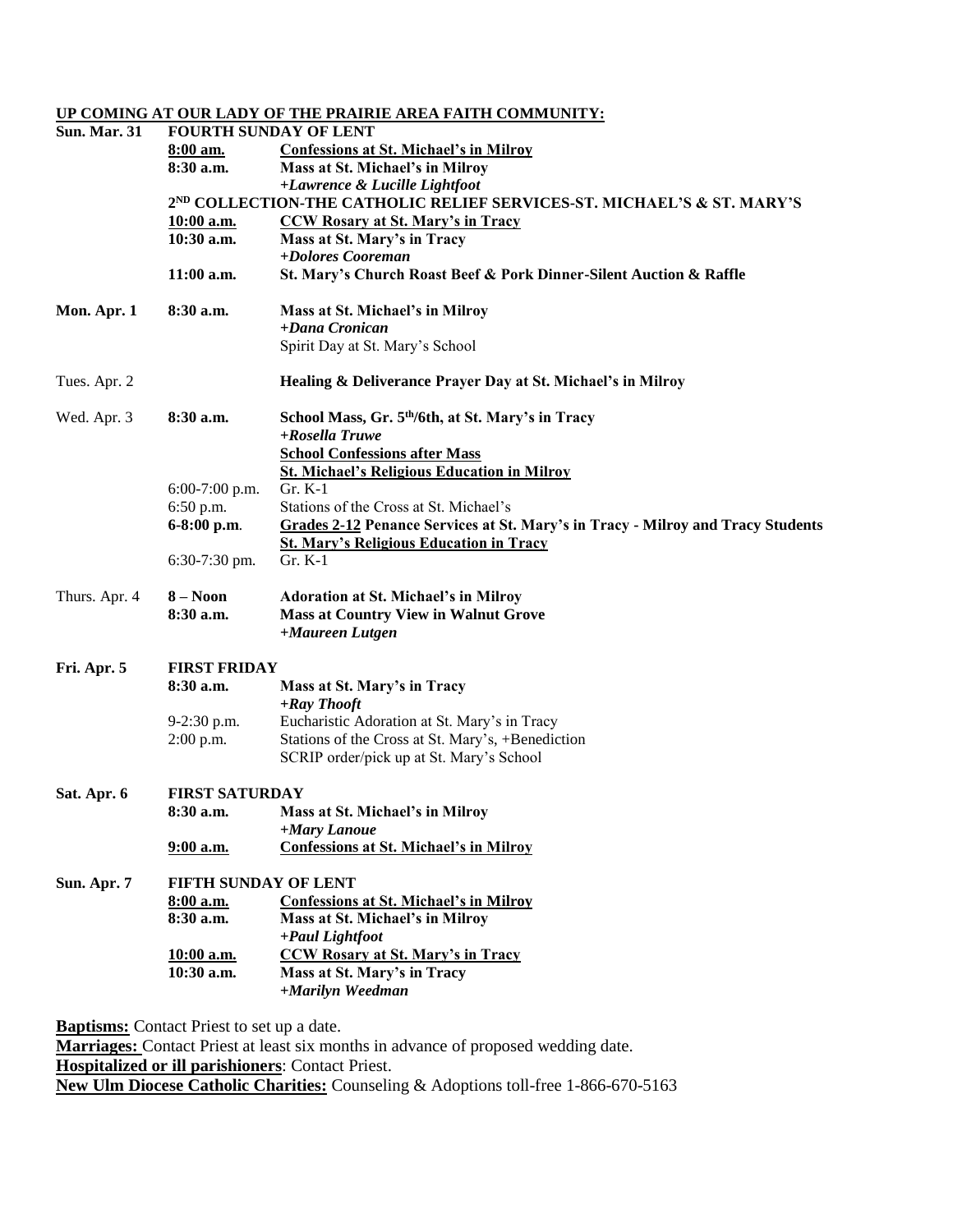**Pray for safety for all those serving in the military from our families and from our communities especially:** Aaron Moudry, Samantha & Lucas Karnes, Troy Sik, Joe Goodnow, Stuart Stroman, Patrick Carnahan, Brad & Andrea Bond, Travis Davis, Martin Hamsa, Cole DeBlieck, Patricia Baker, Pat Weisbrich, and Troy Baumann.

**Prayer Network prayers for healing for all the sick and other needs in the area faith community especially:** Sandy Alcorn, Don Allex, Kevin & Kim Arnold, Bob Brewers, Maia Brooks, Linda Bruns, Scott Daggett, Loanne Johns Dale, Delmar Debbaut, Paul DeSmith, Difficult Pregnancy, Lisa Driessan, Rachel Ewertz, Gavin Fischer, Mike Foley, Linda Fultz, Kelly Garner, Phillip Goblish, Joanie Gruver, Glad Henning, Rachel Hubner, Vera James, Joe, Lillian Johannes, Alyssa Kirk, Barb Knutson, Leonard Lanoue, Jim Larsen, Nathan Lewis, Carol Louwagie, Kristine Lunsford, Beatrice Maeyaert, Ray Maeyaert, Bob McCoy, Fr. Bob Mraz, Al Rolling, Amy Sik, Someone Needs Healing, Someone Having Surgery, Ron & Evie Stadick, Lawrence Stassen, Dee Thatcher, John Thomas, Maurice VanDeWiele, Cathy Verly, Lloyd Welu, Tudy Will & for 4 special intentions. *If you know of someone who should be now removed from the sick list, please let the rectory know. Names will be left on the list for 1 month and then taken off, if you wish them put on again please contact the office we will gladly put them on again.*



# **OUR LADY OF THE PRAIRIE FAITH COMMUNITY NEWS:**

**NOTE: PLEASE HAVE ANY ANNOUNCEMENTS FOR THE BULLETIN IN BY WEDNESDAY 10:00 A.M.** PLEASE SEND ALL **BULLETIN INFORMATION TO THE CHURCH OFFICE** - e-mail use[: stmary@iw.net](mailto:stmary@iw.net) or call the office 629-4075.

**IF YOU HAVE ANY INFORMATION FOR THE AFC WEBSITE** – E-MAIL IT TO BECKY LANOUE AT [stmary@iw.net.](mailto:stmary@iw.net)

**DID YOU MISS GETTING THE SUNDAY BULLETIN?**- Feel free to look up the website to find the Sunday Area Faith Community bulletin, the Area Faith Community monthly calendar, and other information at the OUR LADY OF THE PRAIRIE WEBSITE: [www.ourladyoftheprairie-afc.org.](http://www.ourladyoftheprairie-afc.org/)

# **CCW NEWS**

**TRACY: Next Large Function**—St. Joseph: Rosemary Hemmingsen & Jan LaVoy **Next Small Function –** St. Elizabeth: Betty VanKeulen & Mary Jo Henkel **SHEPHERD OF THE FIELD for 2017-18: For St. Mary's in Tracy – Fr. Ron Huberty**, Church of Sts. Peter & Paul, P.O. Box 49, Ivanhoe, MN 56142-0049, Ordination Date July 15, 1990, Birthday June 2.

**MILROY**: Next Funeral is Circle 1.

**SHEPHERD OF THE FIELD for 2017-18: For St. Michael's in Milroy –Rev. Germain Rademacher,** Ridgeway, 720 23rd St. N. Apt. 201, New Ulm, MN 56073, Ordination Feb. 23, 1958, Birthday Dec. 4.

*LOVE ONE ANOTHER AS I HAVE LOVED YOU." JOHN 13:34* **-** Attend a Worldwide Marriage Encounter Weekend and experience the love of your spouse like you never have before. The next available **Weekends** are Apr 26-28, 2019 in HUTCHINSON, MN and Nov 15-17, 2019 in OWATONNA, MN. Early registration is highly recommended. For more information visit our website at: **southmnwwme.org** or contact Miki at [applications@southmnwwme.org](mailto:wmandbethnickles@hotmail.com) or 507-227-8229.

**WALNUT GROVE COMMUNITY BLOOD DRIVE**, Community Center, 330 6<sup>th</sup> St. Thursday, April 25, 2019, 2:00 PM to 7:00 PM. To schedule an appointment, please call Maydra Maas at 507-747-2519.

ARE YOU INTERESTED IN GROWING CLOSER TO GOD AND TO YOUR SPOUSE THIS LENT? You are invited to a beautiful retreat designed to reignite & reconnect married couples entitled, **"Revitalize,"** which will be led by Dcn Tony & Mary Grack April 5-7, 2019 located at *The Abbey of the Hills Retreat Center* in Marvin, SD. Go to Abbeyofthehills.org or call the Abbey at 605.398.9200. The retreat is a free-will offering.

**THE AMERICAN RED CROSS BLOOD DRIVE** will be at Wabasso Community center on Wed. April 17, 2019 1:00 pm – 7;00 pm – If fyou would like to make an appt call Arlene at 342.5493 or just walk in that day. THEY HAVE A SEVERE SHORTAGE OF TYPE 0 BLOOD DONATIONS AND URGE TYPE 0 DONORS AS WELL AS ELIGIBLE DONORS OF ALL BLOOD TYPES to give now to help ensure lifesaving patient care isn't impacted this winter. More donations are needed NOW. Thanks.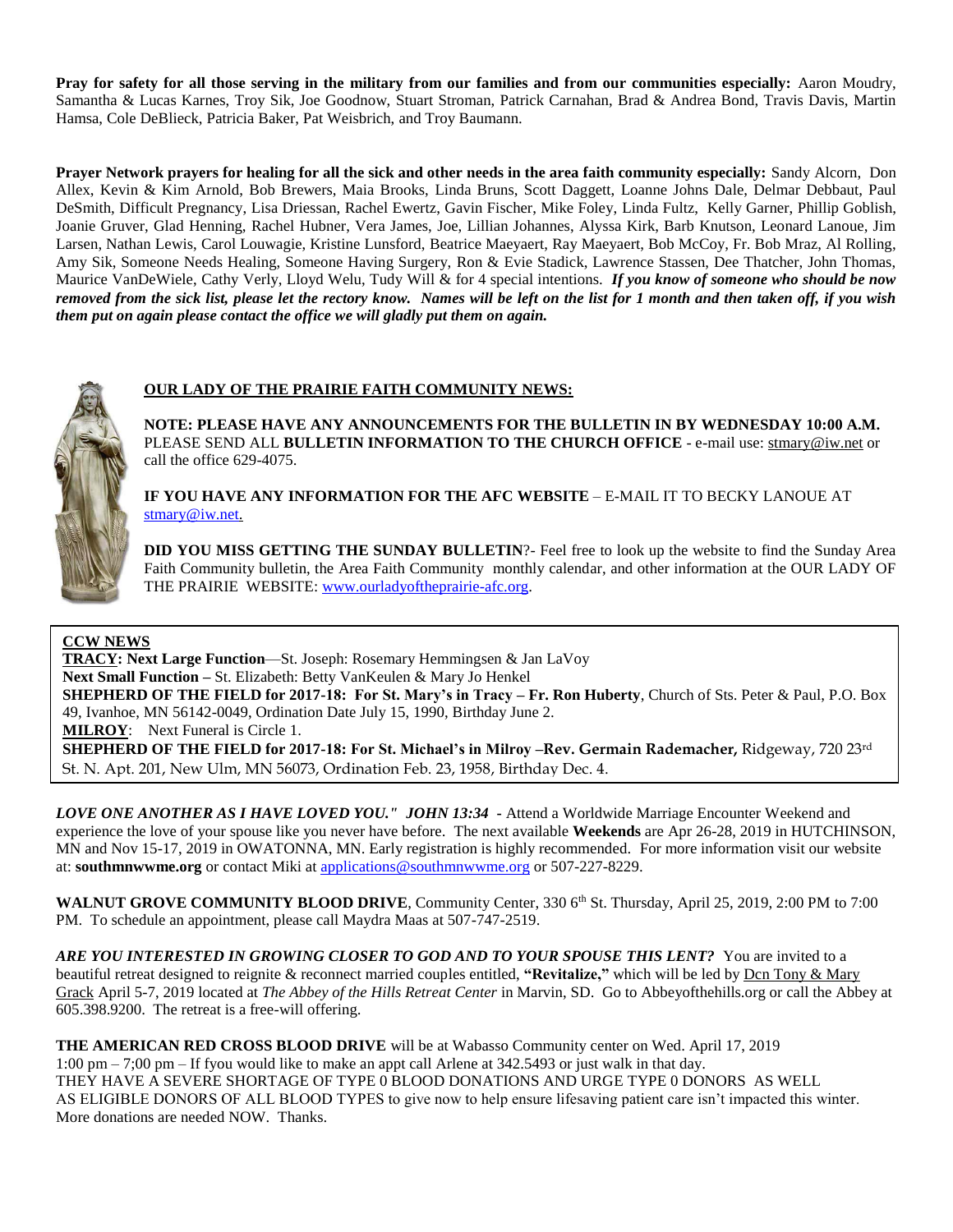## **JOIN US AT ST. ANASTASIA IN HUTCHINSON FOR THE 60TH ANNUAL NEW ULM DIOCESAN COUNCIL OF**

**CATHOLIC WOMEN CONVENTION** as we welcome Kathy Bonner and Amanda Sieling as our Keynote speakers. Kathy, an international motivational speaker, will be speaking on Domestic Violence and her experiences on this subject. She has been published in national magazines and newsletters and produced and edited a nationally distributed brochure on domestic violence. Our second speaker, Amanda Sieling, a former Assistant County Attorney and now a Professor on Criminal Justice, will be speaking on delinquency, abuse, and neglect cases and its effects. Don't miss this opportunity to gather with women from throughout the diocese for a day of friendship. For more information and/or to register, contact your Parish CCW President, Patty Lessman, Tracy, Emily Welu & Taylor Mueller, Milroy. All women 18 years and older are welcome and encouraged to attend. Be spiritually enriched! Grow in your faith! Meet new friends! Connect with other faith filled women from the diocese.

## **ST. MARYS ROAST BEEF & PORK DINNER, today, Sunday, March 31 serving from 11-1. Dine In, Take Out or Delivery in Tracy city limits by calling 629-3841. Join in the Raffle and Silent Auction during the event!**

**MARSHALL AREA DEMENTIA AWARENESS NETWORK** has teamed up with A.C.E. of SW MN and Heritage Pointe to offer the REST training. The training will be Saturday, April 6 at Heritage Pointe from 9:00 a.m.-4:00 p.m. REST stands for Respite Education and Support Tools for family caregivers, volunteer and paid respite providers/caregivers. The program value is \$30 to attend; there is a cost share sliding scale available. This education offers CEU's for Social Workers and Nurses for an additional fee. We would greatly appreciate you sharing this unique training opportunity with caregivers in your congregation. Space is limited to 15 people so please RSVP to Jamie Lanners by April 1 at 507-828-8891 or email at [marshallareadementia@gmail.com.](mailto:marshallareadementia@gmail.com) For more information visit the REST website at [www.restprogram.org](http://www.restprogram.org/) or contact Jamie Lanners.

# **AREA FAITH COMMUNITY RELIGIOUS EDUCATION NEWS**

**WEDNESDAY, APRIL 3RD, STUDENTS IN GRADES 2-12** are to attend the Penance Service at St. Mary's with their families. Confessions will be held from 6-8 pm. There will be three priests available for the sacrament. This is your class requirement.

1<sup>ST</sup> **COMMUNION RETREAT** is on April 13<sup>th</sup> at 1:30 in St. Michael's Church Basement.

**THANK YOU TO ALL WHO HELPED WITH THE BANQUET LAST WEEK!** We are very proud of our volunteers, you did a fantastic job of sharing God's love through your service. We served 345 people throughout the night. There were many great words said of our youth and adult helpers! A special thanks to all of our donors, because of your generosity, the trip and meal has been paid in full! Thank you, thank you!

**APRIL 17TH-HOLY WEEK, NO CLASSES.** (See bulletin for mass times.)

**MAY 5TH-1 ST COMMUNION** for both St. Mary's and St. Michael's.

**CHWC** will be selling rolls again on April 14th at both St. Mary's and St. Michael's



Monday, April 1<sup>st</sup>, Spirt Day ~ wear your St. Mary's clothing. Greenwood Nursery Certificates will go home. *Tuesday, April 2nd* , Mrs. Dieter will be attending a MDE Title Workshop in Marshall. Band Lessons today. Wednesday, April 3<sup>rd</sup>, Mass, 8:30, prepared by grades 5&6. Please wear appropriate clothing for mass, grades K-6. *Thursday, April* 4 th , Band Lessons, STARS Program, 2:30 p.m. *Friday, April* 5<sup>th</sup>, Stations of the Cross, 2:00 p.m.

**ALUMINUM CANS FOR THE TECHNOLOGY FUND** for St. Mary's School can be dropped off in the wagon behind St. Mary's Church.

**ST. MARY'S SCHOOL WEEKLY CALENDAR RAFFLE WINNERS:** Mar. 22 \$100 – Donna Erbes; Mar. 29 \$100 – Laurie Templeton.

**SCHOOL MEMORIALS** in memory of Mary Lanoue, Don Maeyaert, Theresa Hansen, and Beverly Macht.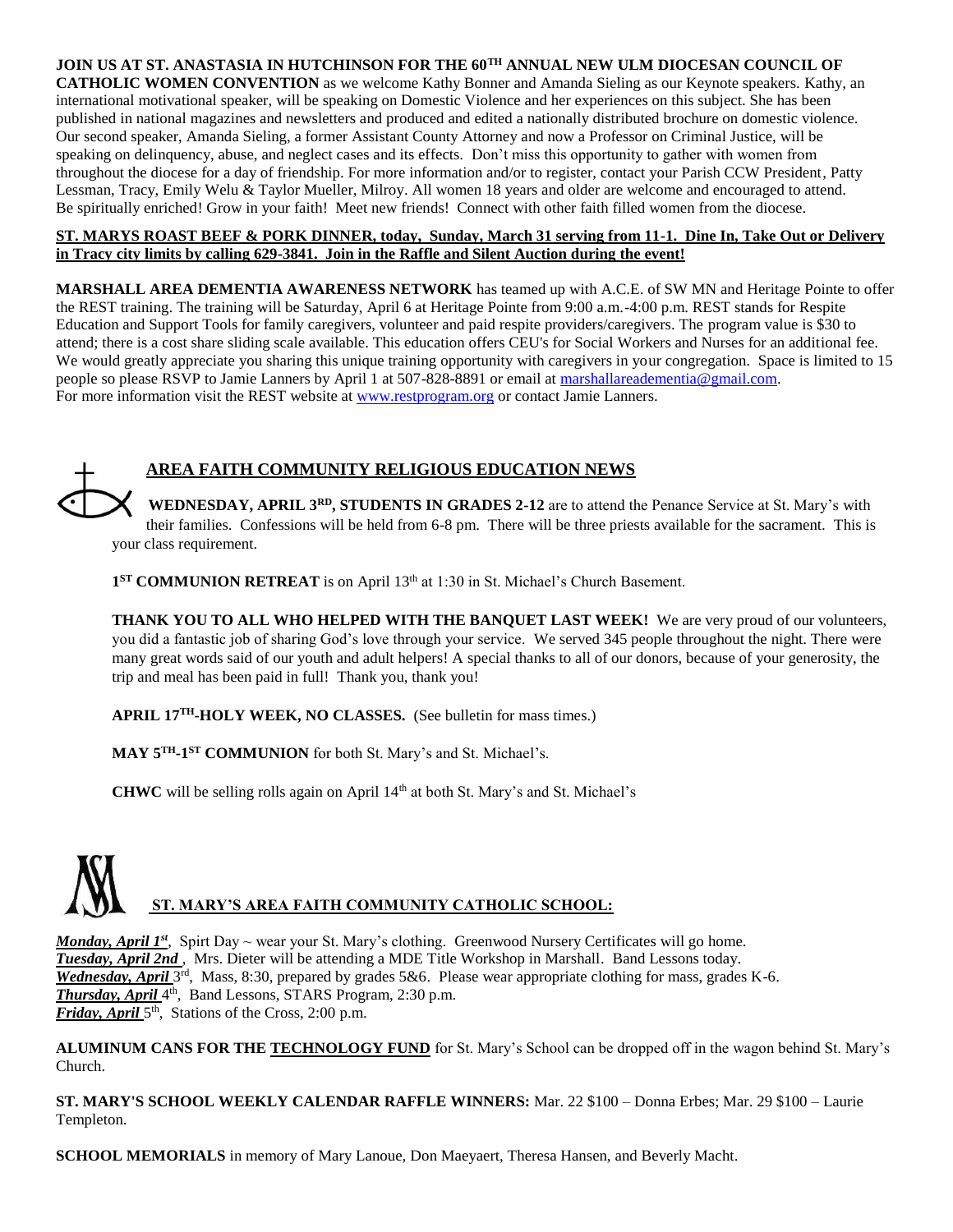**WOULD YOU LIKE TO SPONSOR A STUDENT'S TUITION?** Tuition at St. Mary's school is only \$1,875.00 a year for one child, or about \$200 a month. What a great investment in the future! Contact the school or parish office if you would like to help. Thank you

# **NEWS FROM ST. MARY'S IN TRACY**



**ETERNAL REST GRANT UNTO HER, O LORD! Please pray for the repose of the soul of Annabelle Lucille Diekmann,** age 93, who died on Monday, March 18 and whose funeral Monday, March 25, 2019 and was buried at Calvary Cemetery in Walnut Grove. Our condolences to her family.

**LOCKING THE CHURCH**: St. Mary's basement will be locked at about 2:30 p.m. and the upper church about 6 p.m. If you need to get a pie see Jan LaVoy or one of the staff to let you in. If you need to get inside for meetings or other needs, contact Keith Schons 507-629-4289 or Jan LaVoy 507-829-2755 to get the doors opened for you.

**IF YOU ARE UNABLE TO ATTEND CHURCH**, and live in Tracy, you may receive communion weekly. Please contact Jeanine Vandendriessche @ 507- 212- 2018 for information.

## **LOST & FOUND - KEYS**

There was a set of keys found outside the church. If you are missing a set of keys, please contact Chris Schons  $\omega$  St. Mary's School.

ST. MARY'S CHURCH EASTER CLEANING will be next Saturday, April 6<sup>th</sup> at 8:00 a.m.

**STATIONS OF THE CROSS,** at St. Mary's in Tracy, are held on Fridays, at 2:00 p.m. Everyone is invited to attend.

**ST. MARY'S GARDENS & QUILTS TOUR** July 10 with July 11 rain date 2-8 pm. We are planning to tour in the Lake Shetek and Garvin area this year. If any one knows of someone that would like to be on our tour please contact one of the committee: Jolynn Johns, Becky Averill, Rose Goltz, Jan LaVoy, Fr. Mallak or Elise Lanoue. Anyone wanting to assist with this event in any way please contact the committee also. Raffle tickets will be coming for sale soon for a chance to win a 30x70 Cuddle Throw by Jolynn Johns; a Collapsible Wagon filled with Garden Supplies; and 2 St. Mary Pie Certificates.

**DEAR MEMBERS OF THE FAITH COMMUNITY;** the "Food For Kidz" event is fast approaching and will be held April 24, 2019, 4-7:00 p.m. at the Caboose located at Hwy 14 in Tracy. If you are not familiar with this event please contact Tracy Lutheran and we can fill you in. We are asking for at least one member of your church to join us at the planning committee meeting to be held April  $2<sup>nd</sup>$  at 7:00 p.m. at Tracy Lutheran Church. The purpose of this meeting is to have individuals sign up to help with distributing posters, contacting organizations for donations and help, etc. Please encourage at least one member of your church to attend. This is an event that is sponsored by the Tracy area Churches and your help is needed. Thank you. The "Food For Kidz" Committee.

# **MONTH THREE - DEVELOPING BABY**

"I grabbed my hand!" The baby can now squint, swallow and move his tongue. He sleeps and awakens. Fingernails and toenails form and he now has his own unique set of fingerprints. Sensitive to touch, he will tightly grasp an object placed in the palm of his hand. He breathes amniotic fluid to help develop and strengthen the respiratory system, but he gets the oxygen he needs through the umbilical cord. The baby you are praying for weighs one ounce and is about 3 inches in length.

Denise Weedman -Reverence Life Commission.

# **Remember that Prayer Shawls are available in the back of Church.**

**MISSION OF LOVE PROJECT 19TH YEAR**, look whatever \$2.00 donated can do. Provide corn, beans, rice to feed a FAMILY for a week at our Diocesan Mission at San Lucas Toliman in Guatamala. Also provide some school supplies. Imagine what \$10, \$20, \$30, \$40, \$50 or more can do. 100% goes to the mission and tax deductible. Make checks MISSION OF LOVE, put in envelope with your NAME and drop in collection at St. Mary's Parish or school office or give to Alita Lenertz. Your name goes on each card and sent to the mission. What a great Lenten alms given, also memorials for loved ones. Please be generous, note poster as you enter church You may contact Alita Lenertz, 507-629-4145 or 507-993-2654. Thank you!

## **ST. MARYS ROAST BEEF & PORK DINNER Sunday, March 31 serving from 11-1. Dine In, Take Out or Delivery in Tracy city limits by calling 629-3841. Join in the Raffle and Silent Auction during the event!**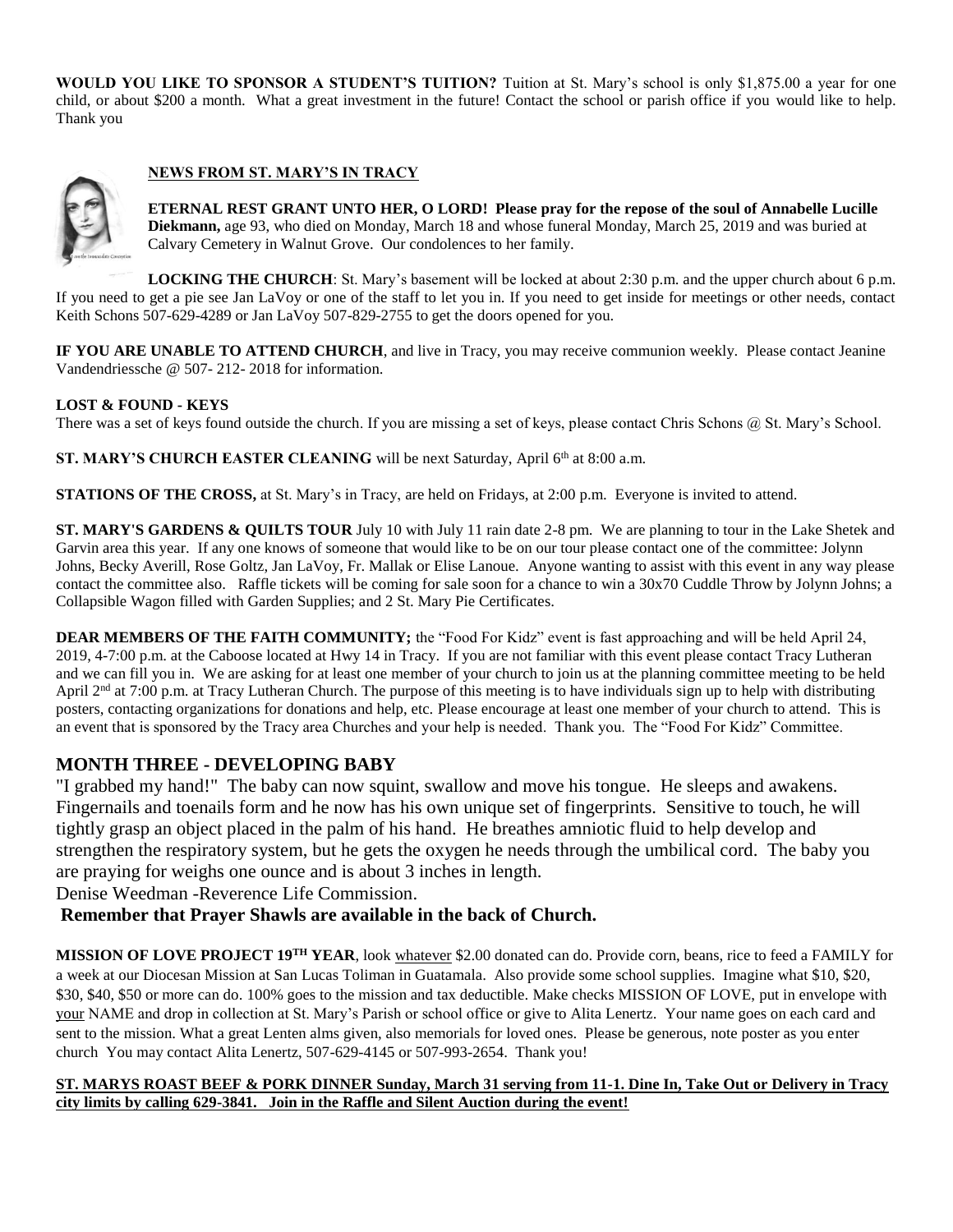**COFFEE IS ALWAYS AVAILABLE,** ground & whole beans, \$10/bag. Contact Alita Lenertz, 507-629-4145.

**OUR GIFTS TO GOD: Mar. 24, 2019**

**Adult:** \$1,608.00 **Youth**: \$14.00 **Loose Plate**: \$69.00 **TOTAL**: \$1,691.00 **Total needed/week**: **\$,3923.07**

**Liturgical Ministers for Sunday, Apr. 7, 2019 at 10:30 a.m. Gifts:** Tason Facio & Family **Lector:** Marlene Halfmann **Cantor:** Kim Schroepfer **Eucharistic Ministers:** Jolynn Johns, Dave Lenertz, Heidi Morgan, Jan LaVoy, Gloria VanOverbeke **Server:** Alex Munson, Jordan Munson, Weston Marten **Ushers:** Gary Peterson, Fred Timmerman, Gavin VanMoer, Joe VanMoer **Money Counters Apr. 1, 2019** – Kathy Swift & Patty Lessman **Prairie View Nursing Home Communions:** Apr. 10 – Linda, Apr. 17 – Fr. Mark, Apr. 24 – Dick



# **NEWS FROM ST. MICHAEL'S IN MILROY**

**ADORATION** is held at St. Michael's Every Thursday from 8:00 – Noon in the CHAPEL at the Rectory. Everyone is encouraged to come spend some time with Jesus. If not an hour – just come for a short visit. **HE LONGS TO SEE US!**

**STATIONS OF THE CROSS,** at St. Michael's in Milroy, are held on Wednesdays, at 6:50 p.m.. Everyone is

invited to attend.

**ST. MICHAEL'S CHURCH CLEANING** dates are Friday April 5th 6:00 – 8:00 PM (hoping Men come also to clean the high places) and Saturday, April 6th. from 9:30-11:00 AM.. If these dates don't work for you please come during the week prior and the work sheets will be on the counter in the basement. Just mark off what jobs were completed. Thanks. Hope to see everyone there. (Many hands make light work)

**Stewardship Report for Mar. 24, 2019 Adult:** \$625.00 **Student:** \$2.48 **Loose Plate**: \$138.00 **TOTAL**: \$765.48 **Total needed/week: \$1,500.00**

**Liturgical Ministers for Sunday, Apr. 7 at 8:30 a.m. Gifts:** Kelly & Tom Hoflock **Organist:** Carole Snyder **Cantor:** Suzanne Lightfoot **Lector:** Ken Lanoue **EHMC:** Joni Baune, Katy Lightfoot, Ann Felton, Jill Karsten, Stacy Schuh, Peggy Dolan **Servers:** Rachel Coudron, Elizabeth Coudron, Kathryn Coudron **Ushers:** Joe Lanoue, Bob Zwach, Cris Knott, Jeff Orren **Money Counters:** Becky & Joe Lanoue, Jane Louwagie, Dean & Alice Vroman